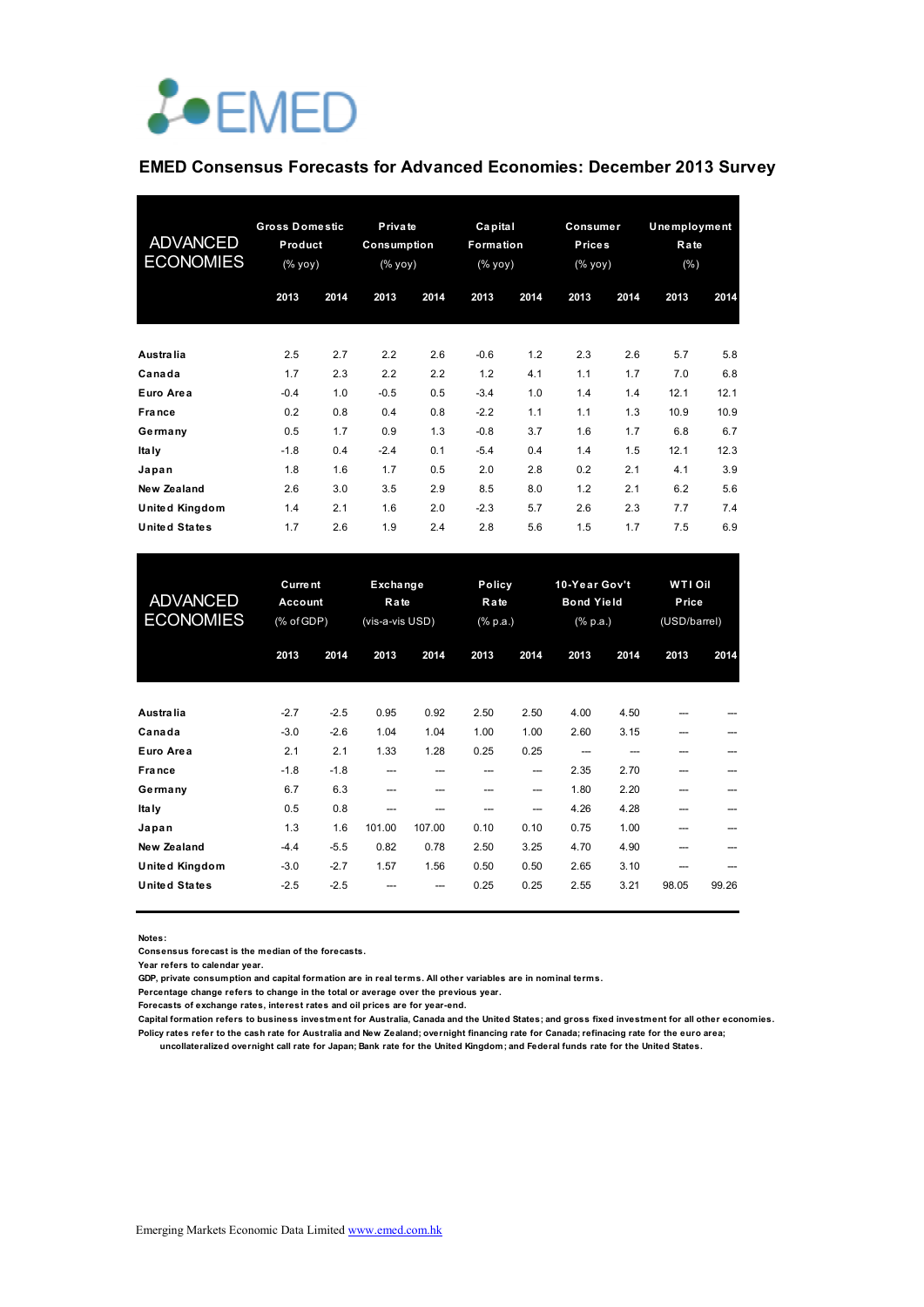

#### **EMED Consensus Forecasts for Emerging Markets: December 2013 Survey**

| <b>EMERGING</b><br><b>MARKETS</b> | <b>Gross Domestic</b><br>Product<br>(% |      | Private<br>Consumption<br>$(%$ (% yoy) |      | Fixed<br>Investment<br>(% yoy) |      | Consumer<br><b>Prices</b><br>(% |      | Unemployment<br>Rate<br>(% ) |      |
|-----------------------------------|----------------------------------------|------|----------------------------------------|------|--------------------------------|------|---------------------------------|------|------------------------------|------|
|                                   | 2013                                   | 2014 | 2013                                   | 2014 | 2013                           | 2014 | 2013                            | 2014 | 2013                         | 2014 |
| Argentina                         | 3.5                                    | 2.6  | 5.6                                    | 3.7  | 4.0                            | 3.7  | 10.9                            | 12.2 | 7.4                          | 7.8  |
| <b>Brazil</b>                     | 2.6                                    | 2.8  | 2.4                                    | 2.8  | 5.3                            | 4.0  | 6.1                             | 5.8  | 5.7                          | 5.8  |
| Chile                             | 4.5                                    | 4.5  | 5.9                                    | 4.2  | 6.3                            | 4.2  | 2.1                             | 3.0  | 6.1                          | 6.2  |
| China                             | 7.6                                    | 7.5  | 8.0                                    | 8.2  | 7.5                            | 7.2  | 2.7                             | 3.2  | 4.1                          | 4.1  |
| Colombia                          | 4.0                                    | 4.5  | 4.5                                    | 4.8  | 6.2                            | 9.3  | 2.4                             | 3.0  | 10.0                         | 9.7  |
| <b>Czech Republic</b>             | $-1.0$                                 | 1.7  | 0.0                                    | 1.3  | $-3.5$                         | 2.2  | 1.5                             | 1.7  | 7.6                          | 7.3  |
| <b>Hong Kong</b>                  | 3.0                                    | 3.5  | 4.2                                    | 3.9  | 2.9                            | 5.1  | 4.1                             | 3.7  | 3.4                          | 3.3  |
| Hungary                           | 0.5                                    | 1.6  | 0.1                                    | 1.4  | $-0.1$                         | 2.9  | 2.0                             | 2.5  | 10.7                         | 10.4 |
| India                             | 4.8                                    | 5.3  | 4.0                                    | 5.1  | 3.1                            | 5.3  | 7.0                             | 6.9  | ---                          | ---  |
| Indonesia                         | 5.7                                    | 5.6  | 5.2                                    | 5.1  | 5.4                            | 7.0  | 7.0                             | 6.3  | 6.3                          | 6.1  |
| <b>Malaysia</b>                   | 4.5                                    | 5.0  | 7.1                                    | 5.7  | 8.6                            | 8.1  | 2.1                             | 2.9  | 3.1                          | 3.1  |
| Mexico                            | 1.5                                    | 3.7  | 2.6                                    | 3.2  | 1.1                            | 5.6  | 3.7                             | 3.6  | 5.0                          | 4.6  |
| <b>Philippines</b>                | 6.8                                    | 6.2  | 5.3                                    | 5.4  | 10.0                           | 8.4  | 3.0                             | 3.9  | 7.1                          | 7.0  |
| Poland                            | 1.3                                    | 2.6  | 0.6                                    | 2.1  | $-1.4$                         | 2.9  | 1.1                             | 2.0  | 12.7                         | 10.9 |
| Russia                            | 2.0                                    | 2.9  | 4.5                                    | 3.8  | 0.9                            | 4.0  | 6.5                             | 5.6  | 5.7                          | 5.7  |
| Singapore                         | 3.0                                    | 3.7  | 2.7                                    | 3.5  | $-0.8$                         | 4.8  | 2.5                             | 3.0  | 2.0                          | 2.1  |
| South Korea                       | 2.7                                    | 3.5  | 1.9                                    | 2.7  | 2.7                            | 3.5  | 1.5                             | 2.2  | 3.2                          | 3.1  |
| Taiwan                            | 2.3                                    | 3.3  | 1.5                                    | 2.2  | 3.1                            | 3.3  | 1.0                             | 1.6  | 4.2                          | 4.1  |
| <b>Thailand</b>                   | 3.5                                    | 4.5  | 2.4                                    | 3.6  | 3.7                            | 6.1  | 2.3                             | 2.7  | 0.7                          | 0.8  |
| Turkey                            | 3.7                                    | 3.9  | 3.4                                    | 3.9  | 4.0                            | 6.0  | 7.4                             | 6.6  | 9.5                          | 9.4  |

|                       | Money                                                              |      | <b>Merchandise</b> |      | Merchandise |      | Current    |        | Exchange        |       |
|-----------------------|--------------------------------------------------------------------|------|--------------------|------|-------------|------|------------|--------|-----------------|-------|
| <b>EMERGING</b>       | <b>Supply M2</b>                                                   |      | <b>Exports</b>     |      | Imports     |      | Account    |        | Rate            |       |
| <b>MARKETS</b>        | $(% \mathsf{Y}^{\prime }\mathsf{Y}^{\prime }\mathsf{Y}^{\prime })$ |      | $(\%$ yoy)         |      | (% yoy)     |      | (% of GDP) |        | (vis-a-vis USD) |       |
|                       | 2013                                                               | 2014 | 2013               | 2014 | 2013        | 2014 | 2013       | 2014   | 2013            | 2014  |
|                       |                                                                    |      |                    |      |             |      |            |        |                 |       |
|                       |                                                                    |      |                    |      |             |      |            |        |                 |       |
| Argentina             | 28.5                                                               | 27.4 | 4.0                | 4.3  | 8.4         | 6.0  | $-0.5$     | $-0.9$ | 6.05            | 7.15  |
| <b>Brazil</b>         | 14.0                                                               | 13.5 | 2.6                | 5.9  | 8.0         | 4.6  | $-3.5$     | $-3.2$ | 2.25            | 2.33  |
| Chile                 | 12.6                                                               | 13.8 | 5.9                | 4.5  | 6.5         | 4.9  | $-4.1$     | $-4.1$ | 509             | 520   |
| China                 | 13.5                                                               | 12.0 | 7.2                | 7.5  | 7.1         | 8.0  | 2.5        | 2.1    | 6.10            | 6.00  |
| Colombia              | 18.4                                                               | 18.1 | 3.2                | 6.9  | 4.6         | 7.8  | $-3.3$     | $-3.5$ | 1900            | 1914  |
| <b>Czech Republic</b> | ---                                                                | ---  | 2.1                | 6.3  | 1.0         | 6.5  | $-1.7$     | $-2.0$ | 20.1            | 20.8  |
| <b>Hong Kong</b>      | 8.0                                                                | 7.9  | 6.8                | 8.2  | 7.3         | 8.4  | 1.7        | 2.5    | 7.76            | 7.78  |
| Hungary               | 4.6                                                                | 6.7  | 4.6                | 4.4  | 4.2         | 5.5  | 1.9        | 1.8    | 228             | 234   |
| India                 | 14.2                                                               | 15.3 | 12.0               | 13.0 | 8.6         | 10.4 | $-3.6$     | $-3.5$ | 62.3            | 61.5  |
| Indonesia             | 13.0                                                               | 11.0 | 5.0                | 6.8  | 2.0         | 7.1  | $-3.2$     | $-2.7$ | 11532           | 11450 |
| <b>Malaysia</b>       | 8.9                                                                | 10.0 | 0.3                | 5.9  | 5.2         | 6.8  | 4.2        | 3.7    | 3.20            | 3.15  |
| <b>Mexico</b>         | 8.3                                                                | 9.6  | 3.2                | 6.0  | 3.7         | 7.4  | $-1.4$     | $-1.7$ | 12.9            | 12.6  |
| <b>Philippines</b>    | 14.0                                                               | 10.3 | 2.8                | 7.8  | 4.9         | 8.1  | 3.0        | 2.7    | 43.3            | 43.0  |
| Poland                | 5.7                                                                | 6.9  | 4.9                | 4.9  | 0.8         | 4.5  | $-2.1$     | $-2.5$ | 3.14            | 3.26  |
| Russia                | 12.5                                                               | 14.0 | 1.4                | 2.2  | 6.0         | 4.8  | 2.7        | 1.8    | 32.9            | 33.0  |
| Singapore             | 8.0                                                                | 6.9  | 3.0                | 5.1  | 2.6         | 4.2  | 16.5       | 17.0   | 1.25            | 1.25  |
| South Korea           | 6.8                                                                | 7.4  | 4.4                | 6.5  | 4.0         | 6.0  | 4.0        | 3.7    | 1068            | 1052  |
| Taiwan                | 5.0                                                                | 5.5  | 4.0                | 5.8  | 3.5         | 5.3  | 9.0        | 9.4    | 29.6            | 29.4  |
| <b>Thailand</b>       | 10.3                                                               | 10.0 | 4.6                | 7.3  | 4.3         | 7.0  | 0.5        | 0.6    | 31.5            | 31.3  |
| Turkey                | 15.1                                                               | 16.5 | 4.7                | 6.3  | 5.8         | 6.0  | $-6.9$     | $-7.0$ | 2.00            | 2.05  |
|                       |                                                                    |      |                    |      |             |      |            |        |                 |       |

**Notes:** 

**Consensus forecast is the median of the forecasts.**

**Year refers to calendar year except for India for which fiscal year (April to March) is used. GDP, private consumption and fixed investment are in real terms. All other variables are in nominal terms.**

Percentage change refers to change in the total or average over the previous year, except for money supply growth which is<br>based on year-end figures.<br>Forecasts of exchange rates and interest rates are for year-end.

Emerging Markets Economic Data Limited www.emed.com.hk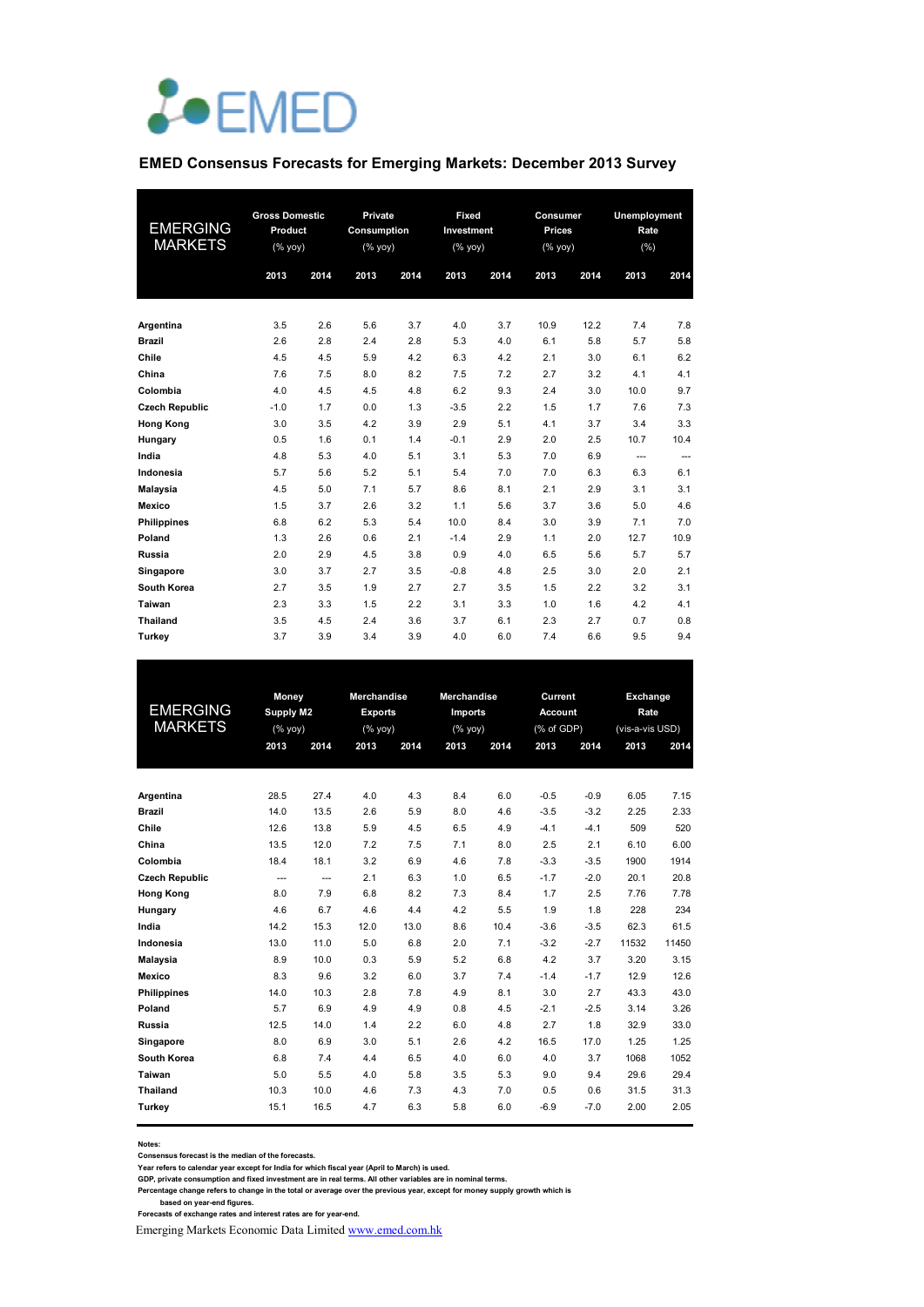

### **EMED Consensus Forecasts for the United States: December 2013 Survey**

| <b>UNITED STATES</b>          | <b>Gross Domestic</b><br>Product<br>(% yoy) |      | <b>Consumer</b><br><b>Prices</b><br>(% yoy) |      | <b>UNITED STATES</b>                | <b>Gross Domestic</b><br>Product<br>(% yoy) |      | Consumer<br>Prices<br>(% yoy) |      |
|-------------------------------|---------------------------------------------|------|---------------------------------------------|------|-------------------------------------|---------------------------------------------|------|-------------------------------|------|
|                               | 2013                                        | 2014 | 2013                                        | 2014 |                                     | 2013                                        | 2014 | 2013                          | 2014 |
|                               |                                             |      |                                             |      |                                     |                                             |      |                               |      |
| <b>ABN AMRO</b>               | 1.7                                         | 3.2  | 1.5                                         | 1.9  | <b>ITOCHU Institute</b>             | 1.6                                         | 2.4  | 1.5                           | 1.6  |
| <b>Action Economics</b>       | 1.7                                         | 2.3  | 1.5                                         | 1.6  | <b>KBC</b>                          | 1.9                                         | 2.7  | 1.4                           | 1.7  |
| <b>AIB Global Treasury</b>    | 1.6                                         | 2.6  | 1.5                                         | 1.4  | <b>Mesirow Financial</b>            | 1.7                                         | 2.4  | 1.4                           | 1.4  |
| <b>Allianz</b>                | 1.6                                         | 2.5  | 1.6                                         | 2.0  | <b>Moody's Analytics</b>            | 1.8                                         | 3.1  | 1.5                           | 1.7  |
| Asiya Investments             | 1.5                                         | 2.0  | 1.5                                         | 1.7  | Morgan Keegan                       | 2.1                                         | 2.5  | 2.1                           | 2.1  |
| <b>Bank Julius Baer</b>       | 1.7                                         | 2.5  | 1.6                                         | 2.0  | <b>Mortgage Bankers Association</b> | 2.2                                         | 2.4  | 1.9                           | 2.1  |
| <b>Bank of Ireland</b>        | 1.7                                         | 2.7  | 1.5                                         | 1.7  | <b>NAR</b>                          | 1.8                                         | 2.5  | 1.5                           | 2.6  |
| <b>Barclays Capital</b>       | 1.7                                         | 2.4  | 1.5                                         | 1.8  | <b>National Bank of Canada</b>      | 1.6                                         | 2.6  | 1.5                           | 1.5  |
| <b>BayernLB</b>               | 1.7                                         | 2.5  | 1.5                                         | 1.8  | <b>Natixis</b>                      | 1.7                                         | 2.2  | 1.5                           | 1.7  |
| <b>BBVA</b>                   | 1.6                                         | 2.3  | 1.7                                         | 2.2  | <b>NIESR</b>                        | 1.5                                         | 2.4  | 1.1                           | 1.5  |
| <b>BHF Bank</b>               | 1.5                                         | 2.7  | 1.5                                         | 1.9  | <b>NLI Research Institute</b>       | 1.6                                         | 2.5  | 1.5                           | 1.6  |
| <b>BMO Capital Markets</b>    | 2.2                                         | 3.2  | 1.4                                         | 1.7  | Nordea                              | 1.7                                         | 3.0  | 1.5                           | 1.8  |
| <b>BNP Paribas</b>            | 1.6                                         | 2.2  | 1.5                                         | 1.4  | <b>Northern Trust</b>               | 1.7                                         | 2.6  | 1.5                           | 1.8  |
| <b>BWC Capital Markets</b>    | 2.1                                         | 2.5  | 1.7                                         | 2.0  | <b>PNC</b>                          | 1.7                                         | 2.5  | 1.5                           | 1.8  |
| <b>Capital Economics</b>      | 1.8                                         | 2.5  | 1.4                                         | 1.7  | Prometeia                           | 1.8                                         | 2.6  | 1.5                           | 1.4  |
| <b>CIBC World Markets</b>     | 1.6                                         | 3.0  | 1.6                                         | 2.1  | <b>Raymond James</b>                | 1.7                                         | 2.5  | 1.5                           | 1.9  |
| <b>Comerica Bank</b>          | 1.7                                         | 2.7  | 1.5                                         | 1.6  | <b>Renaissance Capital</b>          | 1.9                                         | 2.8  | 2.0                           | n.a. |
| Commerzbank                   | 1.7                                         | 2.8  | 1.5                                         | 1.5  | Royal Bank of Canada                | 1.7                                         | 2.7  | 1.5                           | 1.7  |
| <b>Credit Agricole</b>        | 1.7                                         | 2.7  | 1.6                                         | 1.9  | <b>Schroders</b>                    | 1.7                                         | 3.0  | 1.6                           | 1.5  |
| <b>Credit Suisse</b>          | 1.8                                         | 2.6  | 1.5                                         | 1.5  | <b>Scotia Capital</b>               | 1.6                                         | 2.5  | 1.3                           | 1.7  |
| Daiwa Institute of Research   | 2.1                                         | 2.7  | 2.1                                         | 2.2  | <b>Societe Generale</b>             | 1.7                                         | 3.0  | 1.5                           | 1.4  |
| Danske Bank                   | 1.9                                         | 2.7  | 1.6                                         | 1.6  | <b>Standard &amp; Poor's</b>        | 1.7                                         | 2.6  | 1.4                           | 1.4  |
| <b>DBS Bank</b>               | 1.6                                         | 2.0  | 1.5                                         | 1.8  | <b>Standard Chartered</b>           | 1.7                                         | 2.4  | 1.3                           | 1.6  |
| Deka Bank                     | 1.6                                         | 2.3  | 1.5                                         | 1.9  | <b>TD Economics</b>                 | 2.1                                         | 2.8  | 1.4                           | 2.2  |
| Desjardins                    | 1.7                                         | 2.6  | 1.5                                         | 1.7  | <b>UniCredit Group</b>              | 2.1                                         | 2.6  | 2.3                           | 2.5  |
| <b>DIW</b>                    | 1.6                                         | 1.7  | 1.8                                         | 1.7  | <b>UOB</b>                          | 1.5                                         | 3.0  | 1.3                           | 1.5  |
| DZ Bank                       | 1.7                                         | 3.0  | 1.4                                         | 2.1  | <b>Wells Fargo</b>                  | 2.0                                         | 2.3  | 2.0                           | 2.3  |
| <b>Experian Economics</b>     | 1.9                                         | 2.9  | 1.5                                         | 2.0  |                                     |                                             |      |                               |      |
| <b>Fannie Mae</b>             | 1.7                                         | 2.5  | 1.4                                         | 1.4  | <b>CONSENSUS</b>                    |                                             |      |                               |      |
| <b>First Trust Advisors</b>   | 1.7                                         | 2.6  | 1.5                                         | 1.8  | Median                              | 1.7                                         | 2.6  | 1.5                           | 1.7  |
| <b>Freddie Mac</b>            | 2.1                                         | 2.9  | 1.5                                         | 2.0  | Mean                                | 1.7                                         | 2.6  | 1.5                           | 1.8  |
| Handelsbanken                 | 1.7                                         | 2.7  | 1.3                                         | 1.8  | High                                | 2.2                                         | 3.2  | 2.3                           | 2.6  |
| <b>ING</b>                    | 1.7                                         | 2.7  | 1.7                                         | 1.8  | Low                                 | 1.5                                         | 1.7  | 1.1                           | 1.4  |
| Intesa Sanpaolo               | 1.6                                         | 3.1  | 1.5                                         | 1.6  | <b>Standard Deviation</b>           | 0.2                                         | 0.3  | 0.2                           | 0.3  |
| Continues in the next column. |                                             |      |                                             |      |                                     |                                             |      |                               |      |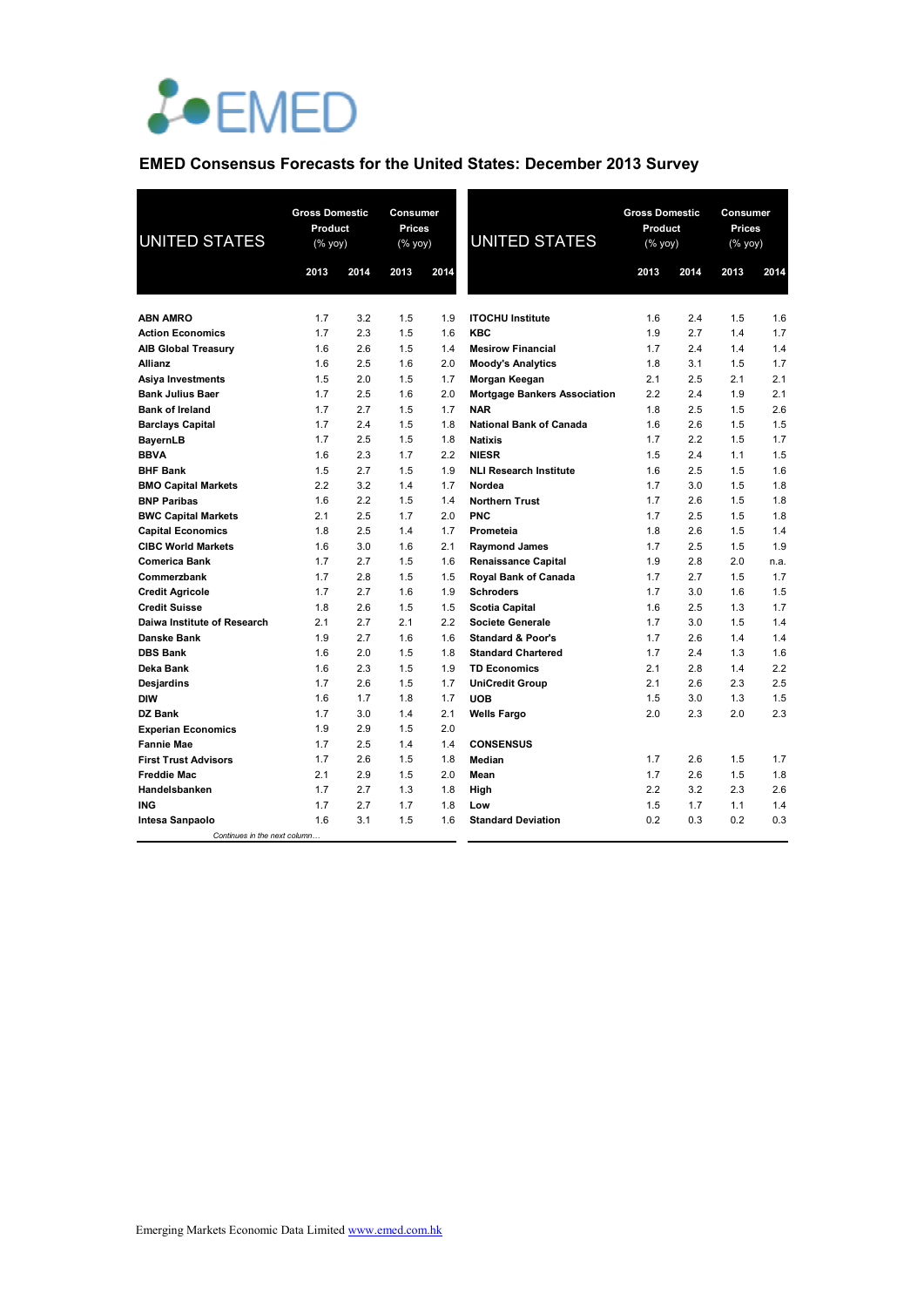

### **EMED Consensus Forecasts for the Euro Area: December 2013 Survey**

| <b>EURO AREA</b>                               | 2013             | <b>Gross Domestic</b><br>Product<br>(% yoy)<br>2014 |            | <b>Consumer</b><br><b>Prices</b><br>(% yoy)<br>2014 | <b>EURO AREA</b>                     | <b>Gross Domestic</b><br>Product<br>(% yoy)<br>2013 | 2014   | Consumer<br><b>Prices</b><br>(% yoy)<br>2013 | 2014 |
|------------------------------------------------|------------------|-----------------------------------------------------|------------|-----------------------------------------------------|--------------------------------------|-----------------------------------------------------|--------|----------------------------------------------|------|
|                                                |                  |                                                     |            |                                                     |                                      |                                                     |        |                                              |      |
| <b>ABN AMRO</b>                                | $-0.5$           | 1.3                                                 | 1.4        | 1.1                                                 | <b>ING</b>                           | $-0.2$                                              | 1.1    | 1.5                                          | 1.7  |
| <b>Action Economics</b>                        | $-0.6$           | 1.0                                                 | 1.5        | 1.7                                                 | Intesa Sanpaolo                      | $-0.3$                                              | 1.0    | 1.5                                          | 1.6  |
|                                                | $-0.4$           | 1.2                                                 | 1.4        | 1.2                                                 | <b>KBC</b>                           | $-0.4$                                              | 1.2    | 1.4                                          | 1.5  |
| <b>AIB Global Treasury</b><br>Allianz          | $-0.3$           | 1.5                                                 | 1.4        | 1.3                                                 | <b>Mizuho Securities</b>             | $-0.4$                                              | 0.9    | 1.4                                          | 1.4  |
|                                                | $-0.4$           | 0.3                                                 | 1.5        | 1.3                                                 | Monte Dei Paschi Di Siena            | $-0.5$                                              | 1.0    | 1.3                                          | 1.2  |
| Asiya Investments<br><b>Bank Julius Baer</b>   | $-0.4$           | 1.1                                                 | 1.3        | 0.9                                                 | <b>Natixis</b>                       | $-0.4$                                              | 0.8    | 1.4                                          | 1.3  |
| <b>Bank of Ireland</b>                         | $-0.4$           | 1.0                                                 | 1.3        | 1.2                                                 | <b>NIESR</b>                         | $-0.3$                                              | 0.9    | 1.4                                          | 1.1  |
| <b>Barclays Capital</b>                        | $-0.4$           | 1.2                                                 | 1.3        | 0.9                                                 | <b>NLI Research Institute</b>        | $-0.3$                                              | 0.9    | 1.4                                          | 1.6  |
| <b>BayernLB</b>                                | $-0.4$           | 0.9                                                 | 1.4        | 1.4                                                 | Nordea                               | $-0.4$                                              | 1.0    | 1.4                                          | 1.0  |
| <b>BBVA</b>                                    | $-0.4$           | 1.1                                                 | 1.5        | 1.4                                                 | Prometeia                            | $-0.4$                                              | 0.9    | 1.4                                          | 1.2  |
| <b>BHF Bank</b>                                | $-0.4$           | 1.0                                                 | 1.5        | 1.8                                                 | <b>Renaissance Capital</b>           | $-0.5$                                              | 1.5    | 1.7                                          | n.a. |
| <b>BMO Capital Markets</b>                     | $-0.7$           | 0.7                                                 | 1.4        | 1.6                                                 | Royal Bank of Canada                 | $-0.4$                                              | 1.0    | 1.3                                          | 0.9  |
| <b>BNP Paribas</b>                             | $-0.4$           | 1.0                                                 | 1.3        | 0.9                                                 | <b>Schroders</b>                     | $-0.4$                                              | 1.1    | 1.4                                          | 1.0  |
| <b>BWC Capital Markets</b>                     | $-0.3$           | 0.8                                                 | 1.6        | 1.7                                                 | <b>Scotia Capital</b>                | $-0.5$                                              | 0.8    | 0.8                                          | 1.2  |
| <b>Capital Economics</b>                       | $-0.3$           | 0.5                                                 | 1.5        | 1.0                                                 | <b>Societe Generale</b>              | $-0.4$                                              | 0.6    | 1.4                                          | 1.0  |
| <b>CIBC World Markets</b>                      | $-0.7$           | 1.2                                                 | 2.1        | 2.2                                                 | <b>Standard Chartered</b>            | $-0.4$                                              | 1.3    | 1.3                                          | 0.9  |
|                                                | $-0.4$           | 0.9                                                 | 1.4        | 1.0                                                 |                                      | $-0.3$                                              | 1.1    | 1.4                                          | 1.5  |
| Commerzbank                                    | $-0.3$           | 1.0                                                 | 1.5        |                                                     | <b>TD Economics</b>                  | 0.1                                                 | 1.2    | 2.0                                          | 1.8  |
| <b>Credit Agricole</b><br><b>Credit Suisse</b> | $-0.4$           |                                                     | 1.4        | 1.4                                                 | <b>UniCredit Group</b><br><b>UOB</b> | $-0.4$                                              | 1.0    | 1.5                                          | 1.5  |
|                                                |                  | 1.3                                                 |            | 1.1                                                 |                                      |                                                     |        |                                              |      |
| Danske Bank                                    | $-0.4$<br>$-0.5$ | 1.2                                                 | 1.7        | 1.6<br>1.3                                          |                                      |                                                     |        |                                              |      |
| <b>DBS Bank</b>                                |                  | 0.5                                                 | 1.4<br>1.4 | 1.2                                                 |                                      |                                                     |        |                                              |      |
| Deka Bank                                      | $-0.4$<br>$-0.5$ | 1.0<br>0.9                                          |            |                                                     |                                      |                                                     |        |                                              |      |
| <b>DIW</b>                                     |                  | 1.2                                                 | 1.5        | 1.6                                                 | <b>CONSENSUS</b>                     |                                                     |        |                                              |      |
| DZ Bank                                        | $-0.4$           |                                                     | 1.4        | 1.4                                                 | Median                               | $-0.4$                                              | 1.0    | 1.4                                          | 1.4  |
| <b>ETLA</b>                                    | $-0.5$           | $-0.2$                                              | 2.5        | 1.9                                                 | Mean                                 | $-0.4$                                              | 1.0    | 1.5                                          | 1.4  |
| <b>EUROFER</b>                                 | $-0.1$           | 1.3                                                 | 1.7        | 1.6                                                 | High                                 | 0.3                                                 | 1.5    | 2.5                                          | 2.2  |
| <b>Freddie Mac</b>                             | 0.3              | 1.5                                                 | 2.2        | 1.9                                                 | Low                                  | $-0.7$                                              | $-0.2$ | 0.8                                          | 0.9  |
| Handelsbanken<br>Continues in the next column  | $-0.5$           | 1.0                                                 | 1.5        | 1.6                                                 | <b>Standard Deviation</b>            | 0.2                                                 | 0.3    | 0.3                                          | 0.3  |
|                                                |                  |                                                     |            |                                                     |                                      |                                                     |        |                                              |      |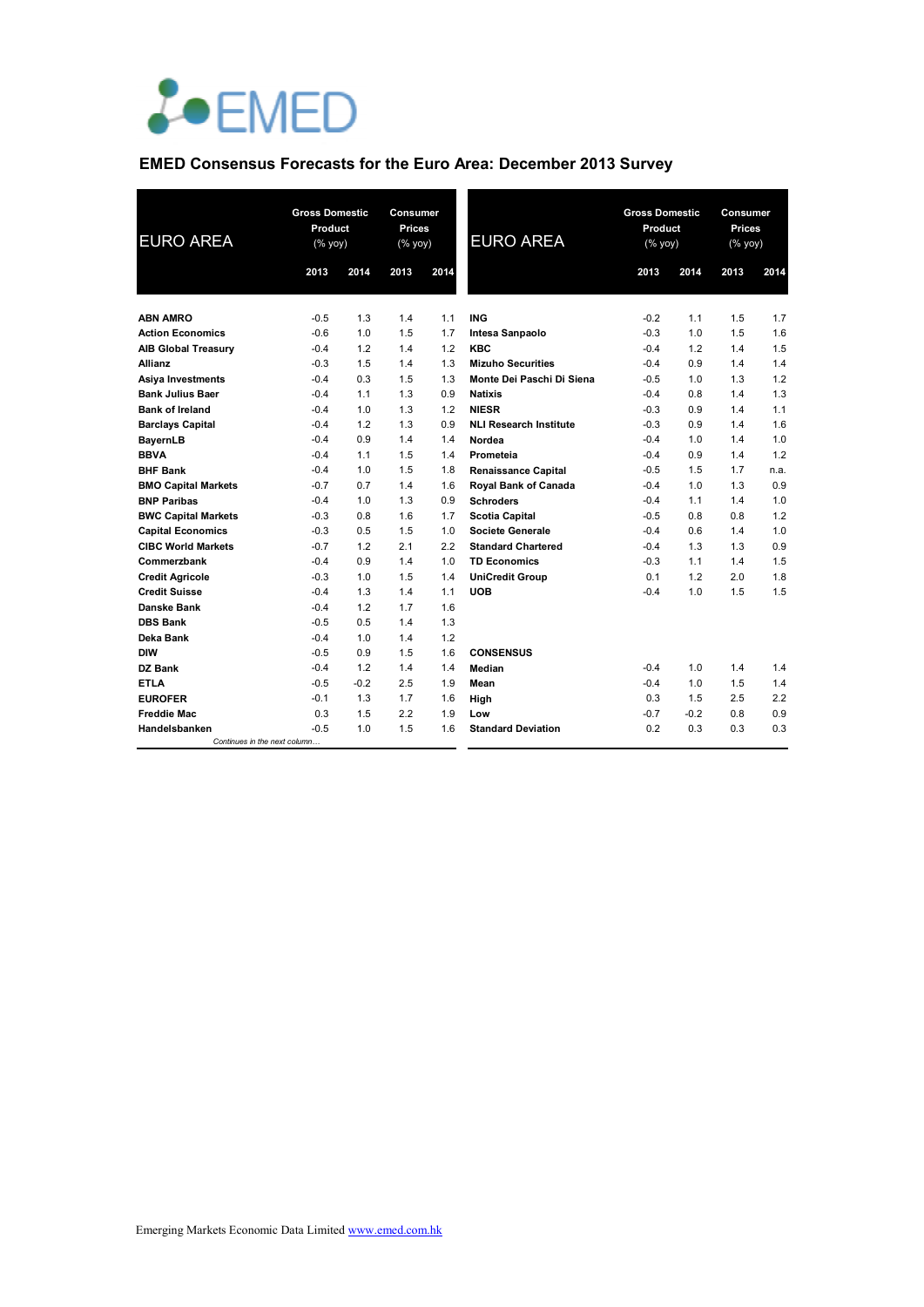

# **EMED Consensus Forecasts for Japan: December 2013 Survey**

| <b>JAPAN</b>                  | <b>Gross Domestic</b><br>Product<br>(% yoy) |      | <b>Consumer</b><br><b>Prices</b><br>(% yoy) |      | <b>JAPAN</b>                  | <b>Gross Domestic</b><br>Product<br>(% yoy) |      | <b>Consumer</b><br><b>Prices</b><br>(% yoy) |      |
|-------------------------------|---------------------------------------------|------|---------------------------------------------|------|-------------------------------|---------------------------------------------|------|---------------------------------------------|------|
|                               | 2013                                        | 2014 | 2013                                        | 2014 |                               | 2013                                        | 2014 | 2013                                        | 2014 |
|                               |                                             |      |                                             |      |                               |                                             |      |                                             |      |
| <b>ABN AMRO</b>               | 1.7                                         | 1.8  | 0.4                                         | 2.6  | <b>Freddie Mac</b>            | 0.7                                         | 0.7  | 0.0                                         | 0.2  |
| <b>Action Economics</b>       | 2.0                                         | 1.8  | 0.3                                         | 2.3  | <b>ING</b>                    | 2.5                                         | 2.7  | $-0.1$                                      | 1.7  |
| <b>AIB Global Treasury</b>    | 1.7                                         | 1.2  | 0.3                                         | 2.2  | Intesa Sanpaolo               | 1.9                                         | 1.7  | 0.2                                         | 2.4  |
| <b>Allianz</b>                | 1.8                                         | 1.5  | 0.0                                         | 2.3  | <b>ITOCHU Institute</b>       | 1.7                                         | 1.5  | 0.3                                         | 2.4  |
| <b>Asiya Investments</b>      | 1.8                                         | 1.5  | 0.2                                         | 2.4  | <b>KBC</b>                    | 1.9                                         | 1.6  | 0.3                                         | 2.1  |
| <b>Bank Julius Baer</b>       | 1.8                                         | 1.5  | 0.3                                         | 1.6  | <b>Mizuho Securities</b>      | 1.8                                         | 1.5  | 0.6                                         | 2.7  |
| Bank of Tokyo-Mitsubishi UFJ  | 2.6                                         | 1.3  | 0.7                                         | 3.3  | <b>Moody's Analytics</b>      | 1.8                                         | 2.1  | 0.2                                         | 1.7  |
| <b>Barclays Capital</b>       | 1.7                                         | 1.6  | 0.4                                         | 2.7  | <b>Natixis</b>                | 1.8                                         | 1.6  | 0.2                                         | 2.2  |
| <b>BayernLB</b>               | 1.7                                         | 1.2  | 0.0                                         | 2.1  | <b>NIESR</b>                  | 2.1                                         | 1.7  | $-0.4$                                      | 1.5  |
| <b>BBVA</b>                   | 1.9                                         | 1.5  | 0.1                                         | 2.0  | <b>NLI Research Institute</b> | 1.9                                         | 1.2  | 0.3                                         | 2.3  |
| <b>BHF Bank</b>               | 1.8                                         | 2.1  | 0.0                                         | 0.8  | Nordea                        | 1.8                                         | 1.4  | 0.4                                         | 2.3  |
| <b>BMO Capital Markets</b>    | 1.3                                         | 1.4  | $-0.5$                                      | 1.7  | Prometeia                     | 1.9                                         | 2.3  | 0.4                                         | 1.4  |
| <b>BNP Paribas</b>            | 1.8                                         | 1.3  | 0.3                                         | 2.6  | <b>Royal Bank of Scotland</b> | 2.1                                         | 1.6  | 0.2                                         | 2.1  |
| <b>BWC Capital Markets</b>    | 1.5                                         | 1.6  | 0.0                                         | 1.7  | <b>Schroders</b>              | 1.8                                         | 1.3  | 0.1                                         | 1.9  |
| <b>Capital Economics</b>      | 0.9                                         | 1.1  | 0.2                                         | 2.5  | <b>Scotia Capital</b>         | 1.9                                         | 1.8  | 1.0                                         | 1.5  |
| <b>CIBC World Markets</b>     | 1.2                                         | 2.0  | 0.5                                         | 1.2  | Societe Generale              | 1.9                                         | 1.7  | 0.3                                         | 2.7  |
| Commerzbank                   | 1.9                                         | 1.8  | 0.2                                         | 2.0  | <b>Standard Chartered</b>     | 1.8                                         | 1.5  | 0.2                                         | 2.8  |
| <b>Credit Agricole</b>        | 2.0                                         | 2.0  | 0.3                                         | 2.4  | <b>TD Economics</b>           | 1.7                                         | 1.6  | $-0.1$                                      | 0.7  |
| <b>Credit Suisse</b>          | 1.7                                         | 2.2  | 0.3                                         | 2.3  | <b>UOB</b>                    | 1.5                                         | 2.5  | $-0.2$                                      | 1.5  |
| Daiwa Institute of Research   | 3.0                                         | 1.2  | 0.4                                         | 2.9  |                               |                                             |      |                                             |      |
| Danske Bank                   | 1.6                                         | 1.1  | 0.2                                         | 2.1  | <b>CONSENSUS</b>              |                                             |      |                                             |      |
| <b>DBS Bank</b>               | 1.8                                         | 1.4  | 0.3                                         | 2.4  | Median                        | 1.8                                         | 1.5  | 0.2                                         | 2.1  |
| Deka Bank                     | 1.8                                         | 1.2  | 0.3                                         | 2.5  | Mean                          | 1.8                                         | 1.6  | 0.2                                         | 2.0  |
| <b>DIW</b>                    | 1.3                                         | 1.5  | $-0.2$                                      | 0.4  | High                          | 3.0                                         | 2.7  | 1.0                                         | 3.3  |
| DZ Bank                       | 1.9                                         | 1.8  | 0.3                                         | 1.8  | Low                           | 0.7                                         | 0.7  | $-0.5$                                      | 0.2  |
| <b>Experian Economics</b>     | 1.7                                         | 1.5  | 0.0                                         | 1.9  | <b>Standard Deviation</b>     | 0.4                                         | 0.4  | 0.3                                         | 0.6  |
| Continues in the next column. |                                             |      |                                             |      |                               |                                             |      |                                             |      |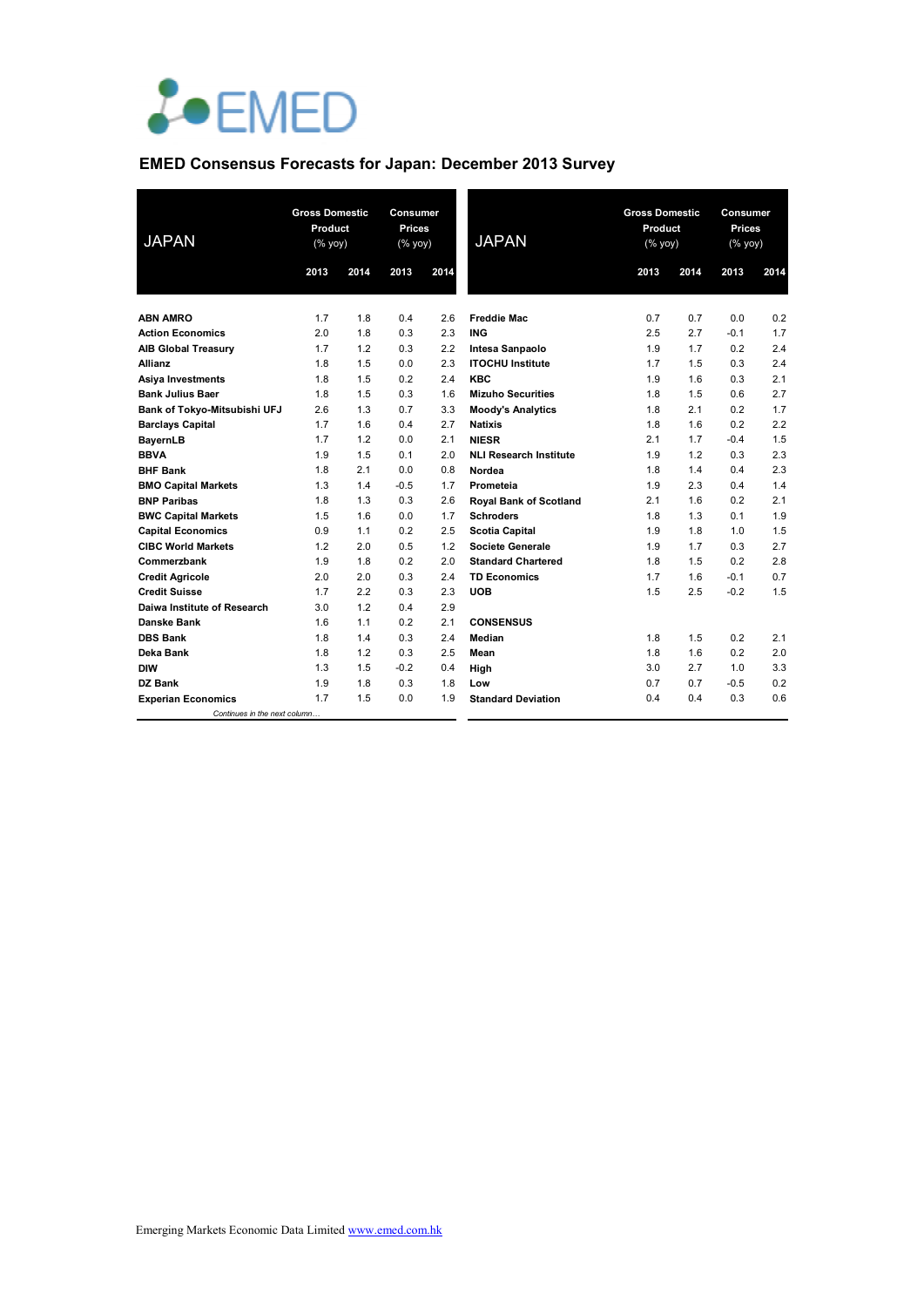

## **EMED Consensus Forecasts for China: December 2013 Survey**

| <b>CHINA</b>                   | <b>Gross Domestic</b><br>Product<br>$(% \mathsf{Y}^{\prime }\mathsf{Y}^{\prime }\mathsf{Y}^{\prime })$ |            | Consumer<br><b>Prices</b><br>(% yoy) |            | <b>CHINA</b>                   | <b>Gross Domestic</b><br>Product<br>$(\%$ yoy) |      | <b>Consumer</b><br><b>Prices</b><br>(% yoy) |            |
|--------------------------------|--------------------------------------------------------------------------------------------------------|------------|--------------------------------------|------------|--------------------------------|------------------------------------------------|------|---------------------------------------------|------------|
|                                | 2013                                                                                                   | 2014       | 2013                                 | 2014       |                                | 2013                                           | 2014 | 2013                                        | 2014       |
|                                |                                                                                                        |            |                                      |            |                                |                                                |      |                                             |            |
| <b>ABN AMRO</b>                | 7.5                                                                                                    | 8.0        | 3.0                                  | 3.6        | Handelsbanken                  | 7.6                                            | 7.3  | 3.5                                         | 3.2<br>3.4 |
| <b>Action Economics</b>        | 7.6                                                                                                    | 7.5        | 2.8                                  | 3.2        | <b>ICBC</b> International      | 7.7                                            | 7.5  | 2.6                                         |            |
| <b>Allianz</b>                 | 7.6                                                                                                    | 7.4        | 2.5                                  | 2.3        | <b>ING</b>                     | 7.7                                            | 7.5  | 2.6                                         | 2.6        |
| Asiya Investments              | 7.5<br>7.6                                                                                             | 7.2<br>7.0 | 2.6                                  | 3.0        | Intesa Sanpaolo                | 7.6                                            | 7.3  | 2.5<br>2.5                                  | 3.2<br>3.2 |
| <b>Bank Julius Baer</b>        |                                                                                                        |            | 2.7                                  | 2.5        | JP Morgan                      | 7.6                                            | 7.4  |                                             |            |
| <b>Bank of East Asia</b>       | 7.8                                                                                                    | 7.6        | 2.6                                  | 2.8        | <b>KBC</b>                     | 7.5                                            | 7.2  | 2.6                                         | 2.9        |
| <b>Barclays Capital</b>        | 7.7                                                                                                    | 7.2        | 2.7                                  | 3.1        | <b>Moody's Analytics</b>       | 7.6                                            | 7.5  | 2.6                                         | 3.3        |
| <b>BBVA</b>                    | 7.7                                                                                                    | 7.6        | 2.8                                  | 3.5        | <b>Natixis</b><br><b>NIESR</b> | 7.6                                            | 7.5  | 2.7                                         | 3.5<br>2.5 |
| <b>BMO Capital Markets</b>     | 7.9                                                                                                    | 8.3        | 2.7                                  | 3.8        |                                | 7.6                                            | 7.1  | 2.5<br>2.7                                  | 3.0        |
| <b>BNP Paribas</b>             | 7.7<br>7.5                                                                                             | 7.3        | 2.7<br>2.9                           | 3.2<br>3.3 | <b>NLI Research Institute</b>  | 7.5                                            | 7.6  | 2.7                                         | 3.5        |
| <b>BWC Capital Markets</b>     |                                                                                                        | 7.2        |                                      |            | Nordea                         | 7.7                                            | 7.4  | 2.5                                         | 2.5        |
| <b>Capital Economics</b>       | 7.5                                                                                                    | 7.0        | 2.7                                  | 3.0        | <b>Renaissance Capital</b>     | 7.5                                            | 7.0  |                                             |            |
| CICC                           | 7.6                                                                                                    | 7.6        | 2.7                                  | 3.1        | <b>Royal Bank of Scotland</b>  | 7.7                                            | 8.2  | 2.7                                         | 3.2        |
| Commerzbank                    | 7.7                                                                                                    | 7.5        | 2.5                                  | 3.5        | <b>Schroders</b>               | 7.6                                            | 7.3  | 2.7                                         | 2.6        |
| <b>Credit Agricole</b>         | 7.7                                                                                                    | 7.2        | 2.6                                  | 3.4        | <b>Scotia Capital</b>          | 7.7                                            | 7.3  | 3.0                                         | 3.3        |
| <b>Credit Suisse</b>           | 7.6                                                                                                    | 7.7        | 2.7                                  | 3.9        | <b>Societe Generale</b>        | 7.7                                            | 6.9  | 2.7                                         | 3.0        |
| Daiwa Institute of Research    | 7.6                                                                                                    | 7.2        | 2.7                                  | 3.2        | <b>Standard Chartered</b>      | 7.6                                            | 7.4  | 2.7                                         | 3.3        |
| Danske Bank                    | 8.2                                                                                                    | 8.3        | 2.7                                  | 3.1        | <b>UniCredit Group</b>         | 8.2                                            | 8.0  | 3.1                                         | 3.5        |
| <b>DBS Bank</b>                | 7.6                                                                                                    | 7.8        | 2.7                                  | 3.0        | <b>UOB</b>                     | 7.6                                            | 7.7  | 2.6                                         | 3.1        |
| Deka Bank                      | 7.7                                                                                                    | 7.6        | 2.7                                  | 2.9        |                                |                                                |      |                                             |            |
| <b>DIW</b>                     | 8.3                                                                                                    | 7.5        | 3.3                                  | 3.7        | <b>CONSENSUS</b>               |                                                |      |                                             |            |
| DZ Bank                        | 7.5                                                                                                    | 7.9        | 2.7                                  | 3.6        | Median                         | 7.6                                            | 7.5  | 2.7                                         | 3.2        |
| <b>Emerging Advisors Group</b> | 7.7                                                                                                    | 7.5        | 3.0                                  | n.a.       | Mean                           | 7.7                                            | 7.5  | 2.7                                         | 3.2        |
| <b>Erste Group Bank AG</b>     | 8.0                                                                                                    | 8.5        | 3.0                                  | n.a.       | High                           | 8.3                                            | 8.5  | 3.5                                         | 4.2        |
| <b>Experian Economics</b>      | 7.6                                                                                                    | 7.6        | 2.5                                  | 3.4        | Low                            | 7.5                                            | 6.9  | 2.5                                         | 2.3        |
| <b>Freddie Mac</b>             | 8.1                                                                                                    | 7.8        | 3.2                                  | 4.2        | <b>Standard Deviation</b>      | 0.2                                            | 0.4  | 0.2                                         | 0.4        |
| Continues in the next column   |                                                                                                        |            |                                      |            |                                |                                                |      |                                             |            |